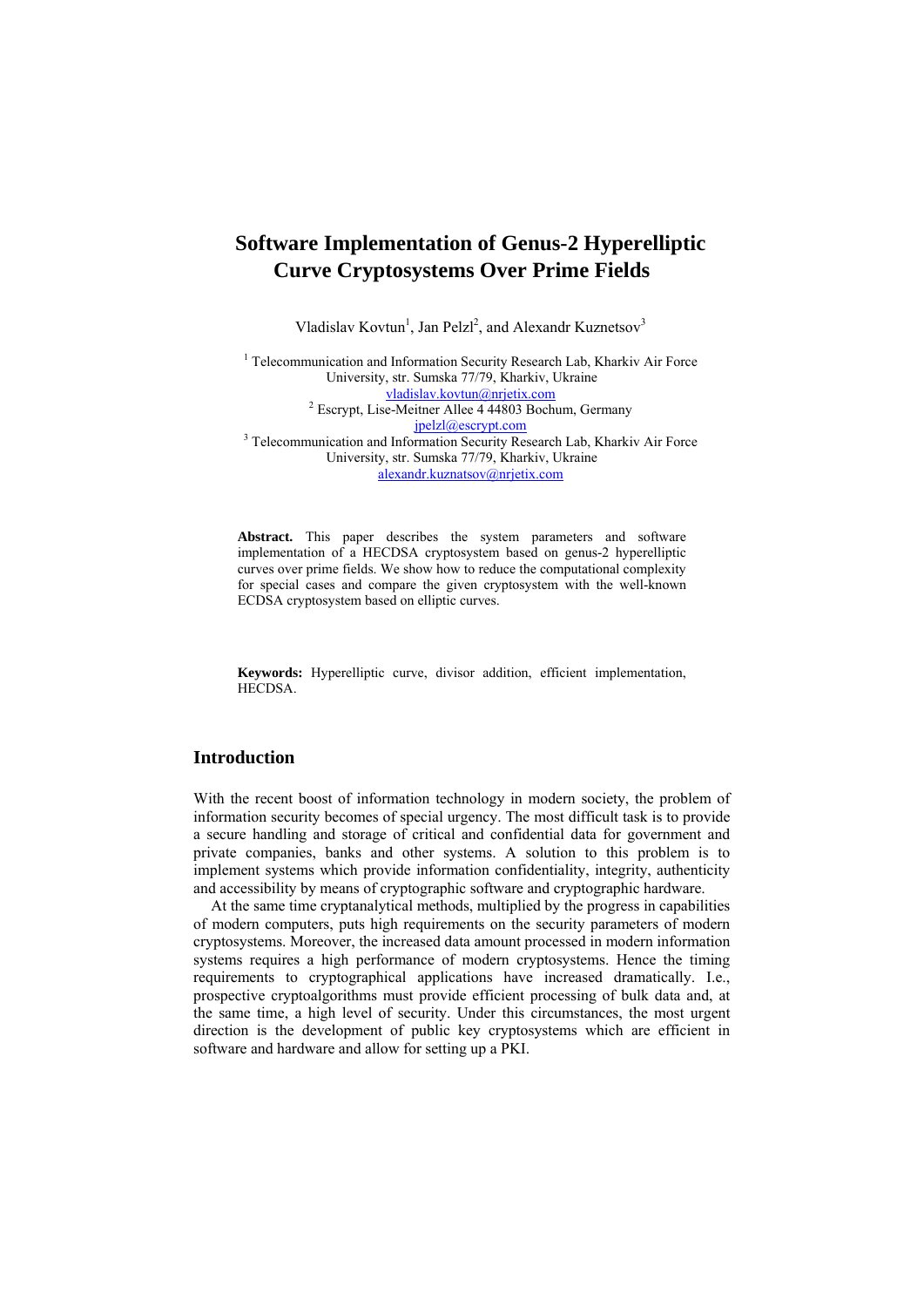In recent decades, elliptic curve cryptosystems (ECC) have been widely exploited which can be seen by recent standardization efforts [1, 2]. However, this is not the last frontier of the research focused on algebraic curve application in cryptography. The authors of [3] have shown that elliptic curves have a worthy alternative, namely hyperelliptic curves (HEC) [4]. The standardization of ECC gave rise to intensive investigation of HEC properties. The biggest advantage of HEC over EC lies in its richer source of finite Abelian groups and the use of smaller finite fields.

Till now, however, most research has been done on several theoretical aspects of hyperelliptic curve cryptosystems (HECC), including many improvements of the underlying arithmetic on HEC. On the implementational side, improvements for specific processors and hardware platforms have been analyzed. With this contribution, we are providing a very important step towards the practical implementation of HECC by showing how to build an efficient HECDSA implementation and provide cryptographically suitable curves. Unfortunately, published results on practical implementation of HECC are rare [5, 6]. This paper is intended to provide very practical facts for the implementation of an HECDSA system with all its necessary details. There are a lot of modern articles dealing with HECC; but they describe no validated system parameters for the efficient implementation of a workable cryptosystem.

The lack of publications dedicated to exactly this topic gave us the motivation to carefully summarize all results for efficient HECC implementation, and compare HECC (HECDSA) with the existent ECC (ECDSA).

## **Finite Field Arithmetic**

Arithmetic in the Jacobian is based on the arithmetic in a polynomial function ring over a finite field, i.e., all the transformations in the Jacobian consist of manipulation over finite field elements. In accordance with the introductory part, this paper does not focus on the finite field arithmetic and its efficient implementation. The implementation was based on results published in [7, 8, 24]. The resulting timings of arithmetic in the finite field is comparable to [8] but is worse in 3-4 times than [24] and is summarized in Table 1.

|           | $\log_2 p$ | $^{+}$ |       | $\ast$<br>s, comb | mod   |       | ∩-     |
|-----------|------------|--------|-------|-------------------|-------|-------|--------|
| $1$ [mks] | 192        | 0.097  | 0.094 | 0.823             | 0.203 | 0.823 | 66.30  |
|           | 224        | 0.114  | 0.112 | 1.074             | 0.261 | 1.074 | 88.26  |
|           | 256        | 0.123  | 0.125 | 1.568             | 0.522 | 1.358 | 115.90 |
| $2$ [mks] | 192        | 0.045  | 0.047 | 0.703             | 0.122 | 0.642 | 43.65  |
|           | 224        | 0.048  | 0.060 | 0.904             | 0.198 | 0.820 | 52.12  |
|           | 256        | 0.058  | 0.073 | 1.207             | 0.582 | 1.184 | 72.19  |
| $3$ [mks] | 192        |        |       | 0.198             | 0.319 |       | 16.3   |
|           | 224        |        |       | 0.361             | 0.416 |       | 22.3   |
|           | 256        |        |       | 0.392             | 0.493 |       | 28.8   |

**Table 1.** Experimental valuations of prime base fields arithmetics timings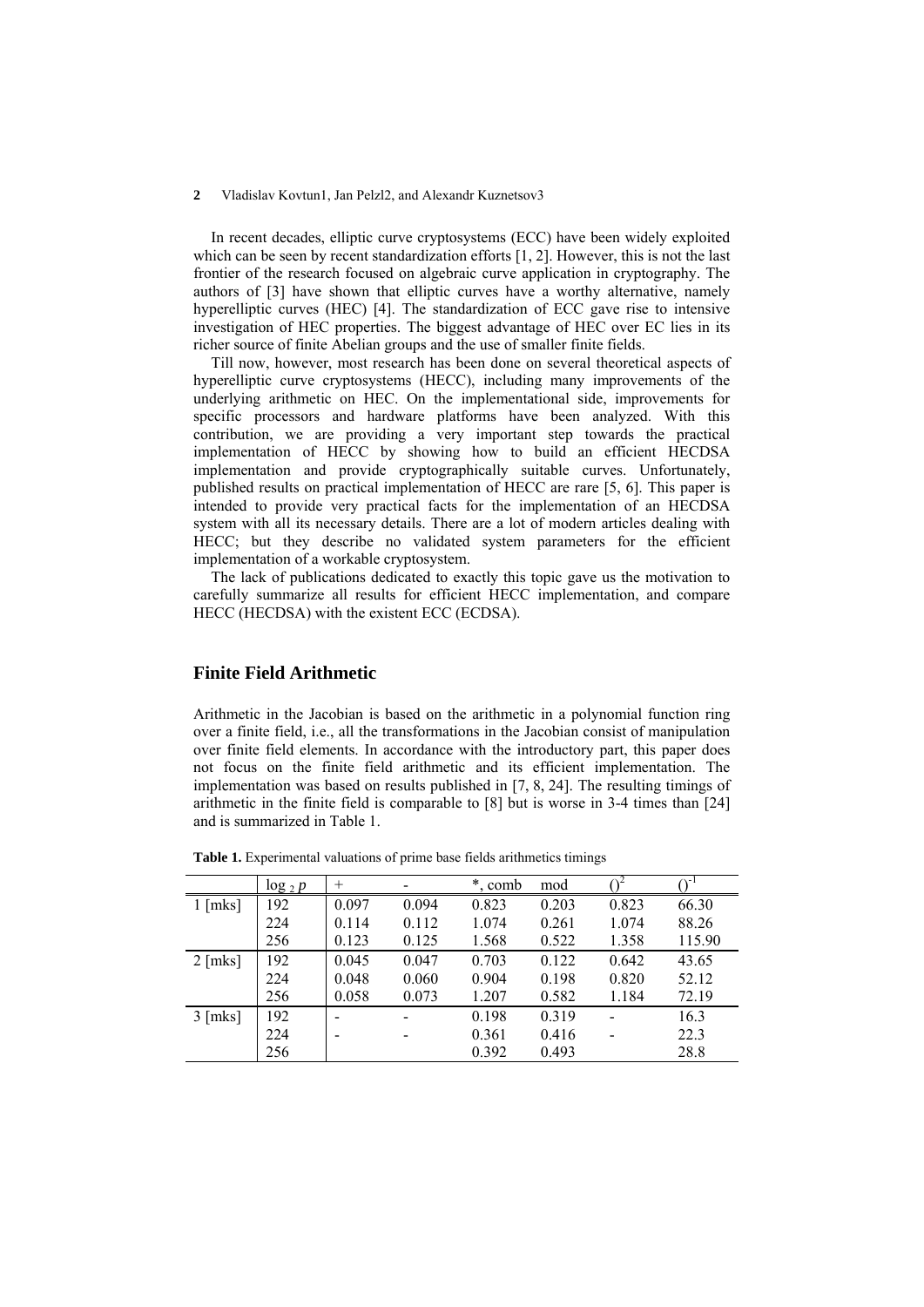In Table 2, information about the platform, set-up and compiler can be found.

**Table 2.** General set-up of the implementation of the finite field arithmetic

|         |                           | Implementation features         |
|---------|---------------------------|---------------------------------|
| ່ 8⊥    | Intel, Pentium II 400 MHz | $MS$ VC++ 6.0 (with asm)        |
| authors | AMD, Athlon XP 2500+ MHz  | $MS$ VC++ 2005 (w/o asm)        |
| 241     | AMD, Athlon 1 Ghz         | gcc C compiler v.2.95.3, v3.1.1 |
|         |                           |                                 |

All finite fields in Table 1 are taken from the recommended elliptic curve list [9]. Table 3 provides base fields for HEC. In Table 4, fields with Jacobian order for HECDSA are given.

**Table 3.** Experimental results of prime base field arithmetic [mks]

| Field name and description                                       |                     | + * comb mod |                 |    |      |
|------------------------------------------------------------------|---------------------|--------------|-----------------|----|------|
| BF1, GF( $p_{80}$ ): $p_1$ =1208925819614629175095961            | $0.020$ 0.921       |              | 0.782 0.90 0.94 |    |      |
| BF2, GF( $p_{88}$ ): $p_2$ =1208925819614629174708801            | $0.020 \quad 0.922$ |              | 0.797 0.90 11.0 |    |      |
| BF3, GF( $p_{81}$ ): $p_3$ =2417851639229258349419161            | $0.020$ 0.922       |              | 0.797           | 09 | 10.5 |
| BF4, GF( $p_{81}$ ): $p_4$ =4835703278458516698822641            | $0.020 \quad 0.922$ |              | 0.781 0.9       |    | 10.5 |
| BF5, GF( $p_{161}$ ): $p_5$ =292300327466180583640736 0.032 2.57 |                     |              | 2.15 2.5        |    | 344  |
| 9665432566039311865180529                                        |                     |              |                 |    |      |
| BF6, GF( $p_{84}$ ): $p_6$ =50000000000000000008503491           |                     | 10 020 0 922 | 0.781 0.9       |    | 110  |

As we can see from Table 3, most of the time spent for multiplication and squaring is consumed by the modular reduction. This is related to the classical modular reduction algorithm which we applied in this case. For a speed-up, the classical algorithm will be replaced with special algorithms for Mersenne and pseudo-Mersenne primes that allow for a very efficient reduction in these fields.

**Table 4.** Experimental results for prime order fields arithmetic [mks]

| Field name and description                              | $^{+}$ | *, comb mod                |     |      |
|---------------------------------------------------------|--------|----------------------------|-----|------|
| OF1, GF( $p_{159}$ ): $p_7$ =730750818666480869498570   | 0.032  | $192 \t162$                | 1.6 | 26.6 |
| 026461293846666412451841                                |        |                            |     |      |
| OF2, $GF(p_{171})$ : $p_8=0x00000f9e$ 0x508f99f1        |        | 0.031 2.563 2.14 2.53 34.3 |     |      |
| $0x9fb43a710x1cd19ae0xe6bd912d0x2bc254b9$               |        |                            |     |      |
| OF3, GF( $p_{161}$ ): $p_9$ =923003274662325095624062   | 0.031  | 2.578 2.20 2.56 32.9       |     |      |
| 806971100286403110276481                                |        |                            |     |      |
| OF4, GF( $p_{162}$ ): $p_{10}$ =11692013098643346868341 |        | 0.031 2.562 2.15 2.54 32.9 |     |      |
| 581279699385077839029966801                             |        |                            |     |      |
| OF5, GF( $p_{320}$ ): $p_{11}$ =4271974071841820164790  | 0 047  | 7.40 6.14 7.35 107.6       |     |      |
| 042159200669057836414062331724137933565                 |        |                            |     |      |
| 193825968686576267080087081984838097                    |        |                            |     |      |
| OF6, GF( $p_{164}$ ): $p_{12}$ =24999999999994130438600 | 0.031  | 2.578 2.17 2.54734.4       |     |      |
| 999402209463966197516075699                             |        |                            |     |      |

For the purpose of comparison of HECC and ECC, we shall indicate experimental results of ECC timings.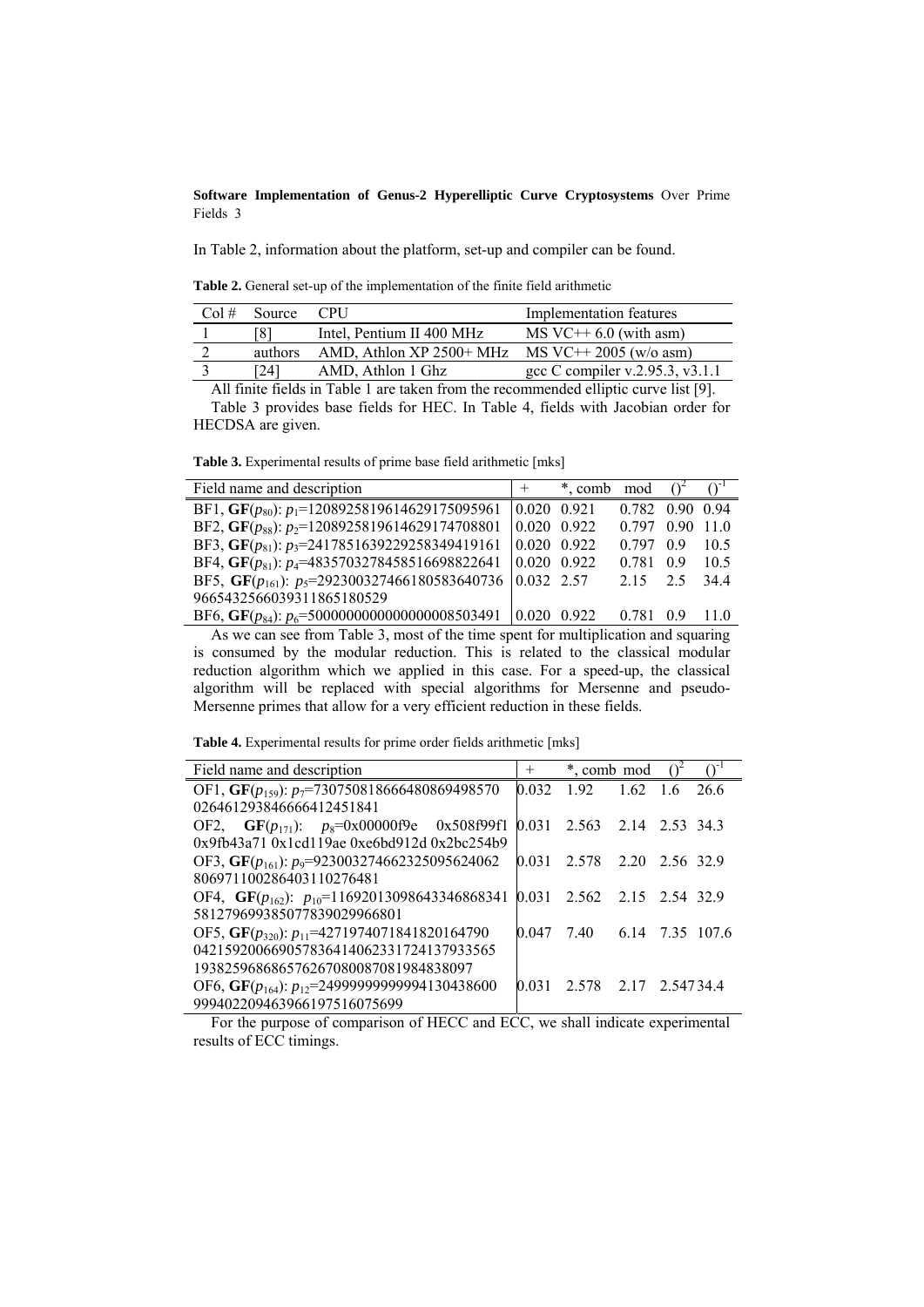## **Elliptic Curves**

As experimental results of operations timings in the group of points on an elliptic curve, we used curves as listed in [9]. For the implementation, we used Jacobi projective coordinates [2]. In Table 5, SM – Scalar multiplication, DS – Digital signature.

**Table 5.** Experimental results of the arithmetic on elliptic curves and results from [24], [ms]

| Operation                                 | $P-192$ | $P-224$ | $P-256$ | P-384 | P-521 |
|-------------------------------------------|---------|---------|---------|-------|-------|
| SM, Lim-Lee method                        | 0.32    | 0.484   | 0.86    | 2.06  | 3.18  |
| left to right<br>method.<br>SM,           | 2.39    | 3.50    | 6.28    | 15.70 | 25.81 |
| intermediate computations<br>$[24]$<br>in | 1.83    |         | 4.07    |       |       |
| Jacobi projective coordinates             |         |         |         |       |       |
| left to right<br>method.<br>SM.           | 13.73   | 20.68   | 29.43   | 90.75 | 202.9 |
| intermediate computations<br>$[24]$<br>in | 5.385   |         | 12.62   |       |       |
| Affine coordinates                        |         |         |         |       |       |
| Pre-computations for the Lim-Lee SM       | 422     | 609     | 1172    | 2813  | 3797  |
| DS generation, Lim-Lee method             | 0.47    | 0.47    | 0.93    | 2.03  | 3.12  |
| DS verification, Lim-Lee method and       | 2.65    | 3.91    | 7.03    | 17.03 | 26.88 |
| left to right method                      |         |         |         |       |       |

The results are to be in accordance with the results published in [7, 8]. Note, the results from [24] in Table 5 are given for reference. These are based on the high performance finite field arithmetic library and indicate how finite field arithmetic could affect the ECC and HECC's performance. This allows us to use these for a comparison to the HECC transformation.

In the next section, we will describe the HECC transformations.

## **Hyperelliptic Curves**

We analyze the transformations in the Jacobian of genus 2 HEC in affine coordinates; this allows us to select a curve type and a transformation which provides for the least computational complexity.

| Conditions               | Addition |  |    | Doubling |    |    |
|--------------------------|----------|--|----|----------|----|----|
|                          |          |  | M  |          | υI | M  |
| $= 0$ [12]<br>h(x)       |          |  | 27 |          |    | 30 |
| $h_2 =$<br>[13]          |          |  | 24 | ◠        | h  | 26 |
| $0$ [16]<br>$h(x) =$     |          |  | 25 | 2        |    | 27 |
| $h(x) = 0, f_4 = 0$ [17] |          |  | 26 |          |    |    |
| $h(x) = 0$ [18]          |          |  | 25 |          |    | 29 |
|                          |          |  | 22 |          |    | 22 |

Table 6. Complexity of arithmetic in the Jacobian of genus 2 HEC according to Harley's method (expressed in field operations inversion, squaring, and multiplication)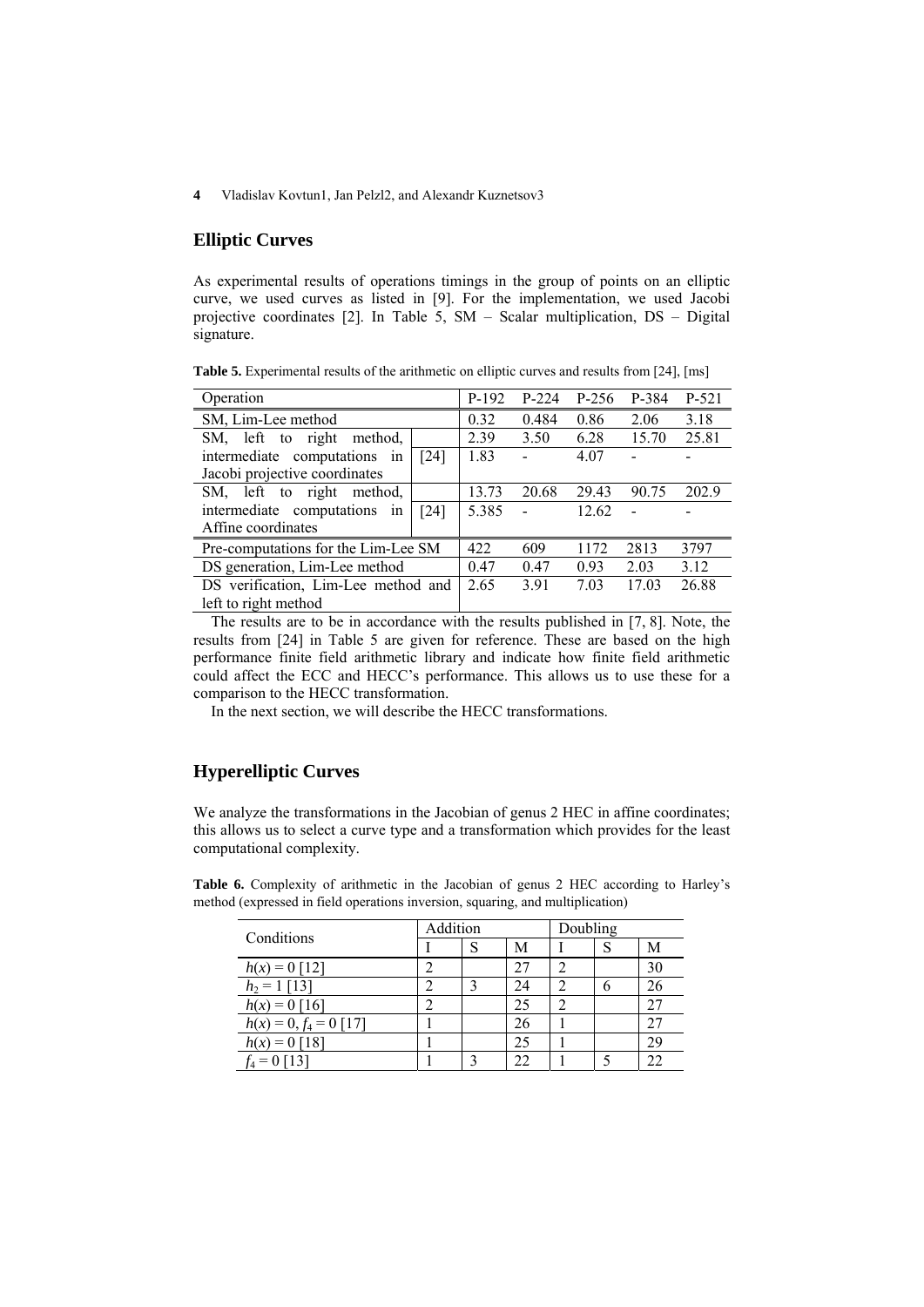For the software implementation of the transformations in the Jacobian, we used Harley's [12] method and Lange's [13] method for HEC over prime fields. All algorithms are given in pseudo code. A detailed functional description is commented.

#### **Divisor Addition**

In the software implementation, we made suppositions that made no contradiction to [12, 13]:

• curve parameters  $h_2$ ,  $h_1$ ,  $h_0$  from  $\{0, 1\}$ ;

• curve parameters  $f_4, f_3, f_2, f_1, f_0 \in \mathbf{GF}(p), f_5 = 1$ .

The **add** divisor addition algorithm, by Harley's method and Lange's method has a complex hierarchical structure. In the nodes of this structure, there are algorithms used for addition in special cases. Such architecture provides for comfortable debugging and further support. A detailed description of transformation in Jacobian can be found in [12, 13]. During paper writing, authors have found a number of mistakes in formulae deduction and their continued and careless re-publication from paper to paper dedicated to Jacobian arithmetic. Below, in represented algorithms, there are used only both theoretically and practically proven (validated) algorithms and expressions.

In the case of divisor addition, we considered several cases: the first case occurs when the first divisor has weight 2 (**addw2wN** algorithm). The second case occurs when the first divisor has weight 1 (**addw1wN** algorithm), else - the first divisor is copied.

| Algorithm add. Divisor addition. | Algorithms addw2wN. Divisor addition with              |
|----------------------------------|--------------------------------------------------------|
| Input: divisors d1 and d2        | first divisor weight equal 2.                          |
| <b>Output:</b> divisor res       | <b>Input:</b> divisors d1 and d2, where weight(d1) = 2 |
|                                  | <b>Output:</b> divisor res                             |
| 1. if (weight $(d1) = 2$ ) then  | 1. if (weight $(d2) = 2$ ) then                        |
| $res = addw2wN(d1, d2)$          | $res = addw2w2(d1, d2)$                                |
| 2. else if(weight(d1) = 1) then  | 2. else if (weight( $d2$ ) = 1) then                   |
| $res = addw1wN(d1, d2)$          | $res = addw1w2(d2, d1)$                                |
| 3. else res = $d2$               | 3. else res $=$ d1                                     |
| return (res)                     | return (res)                                           |

The algorithm for weight 2 divisor addition is **addw2w2**. This algorithm is called most frequently. In different cases for the addition, the **addw2wN** algorithm considers the second divisor of weight 2, 1 or 0.

We will consider the case of both divisors having weight 2, which is the most frequent case.

**Algorithm addw2w2**.Addition weight 2 divisors.

**Input**: divisors d1 and d2, where weight(d1) = weight(d2) = 2. ad1, ad2, ad3, ad4, ad5 – temporary divisors.

**Output**: divisor res

1. if  $(d1.u0 = d2.u0)$  and  $(d1.u1 = d2.u1)$  and  $(d1.u2 = d2.u2)$  then

1.1 if(d1.v0 = d2.v0) and (d1.v1 = d2.v1) then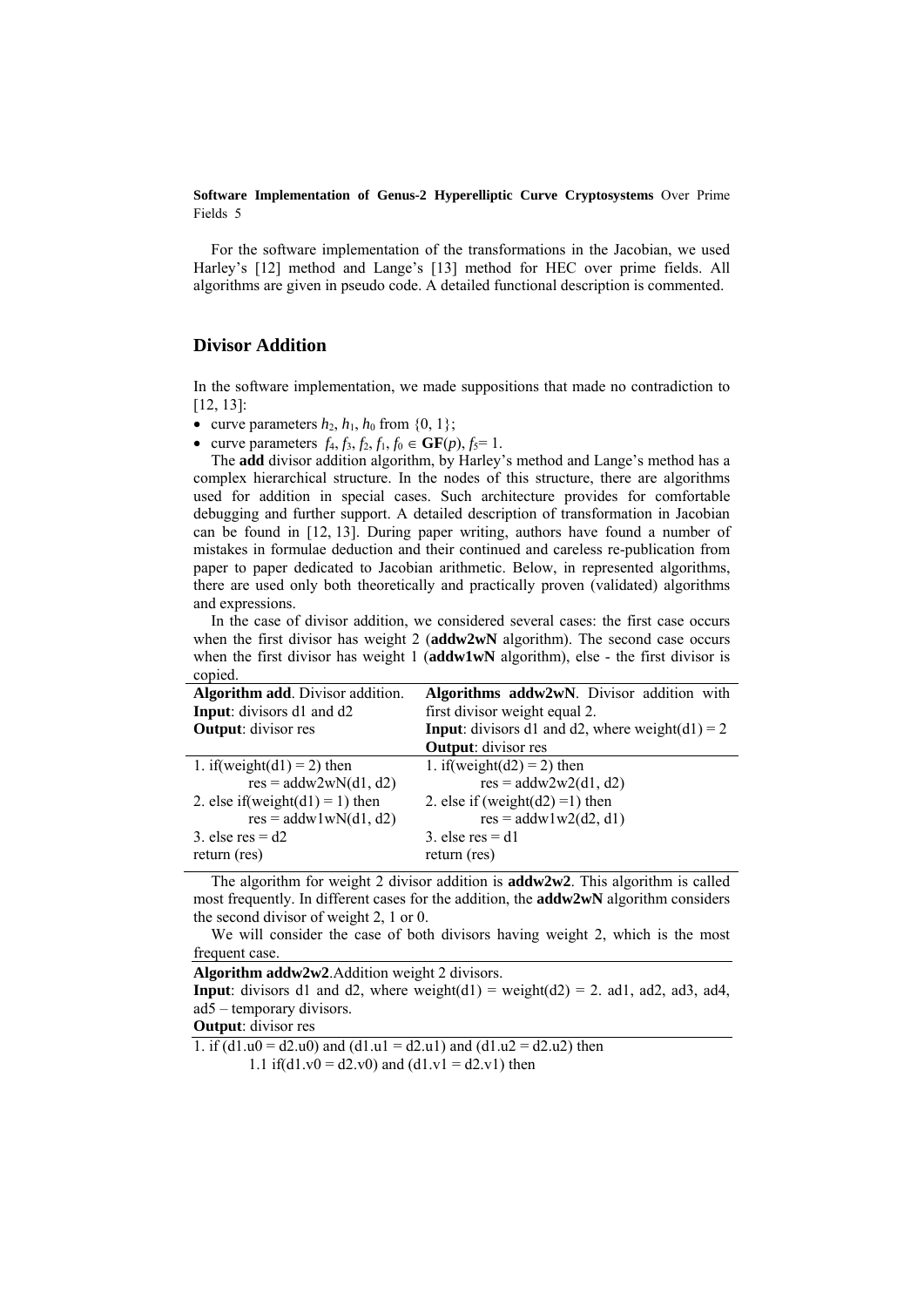1.1.1.  $res = dualw2(d1)$  return (res) 1.2. if  $(d1.v0 = -d2.v0)$  and  $(d1.v1 = -d2.v1)$  then 1.2.1  $res = O$  return (res) 1.3. else 1.3.1. ad1.u0 =  $(d2.v0 - d1.v0) * (d2.v1 - d1.v1)^{-1}$ 1.3.2. ad1.u1 = 1; ad1.u2 = 0 1.3.3. ad1.v0 = d1.v0 - d1.u0 \* d1.v1; ad1.v1 = 0 1.3.4. res =dualw1rw2(ad1) return (res) 2. else  $2.1. z1 = d1.u1 - d2.u1$ 2.2.  $z^2 = d^2u^0 - d^2u^0$ 2.3.  $z3 = d1.u1 * z1 + z2$ 2.5.  $r = z2 * z3 + z1^2 * d1.u0$ 2.6. if( $r \le 0$ ) then 2.6.1.  $res = addw2w2$   $i(d1, d2)$  return (res) 2.7. else 2.7.1.  $xPI = (d1.u0 - d2.u0) * (d1.u1 - d2.u1)^{-1}$ 2.7.2.  $yP1 = xP1 * d1.v1 + d1.v0$ 2.7.3.  $z2 = xP1 * d2.v1 + d2.v0$ 2.7.4. ad1.u2 = 0; ad1.u1 = 1; ad1.u0 = -xP1 2.7.5. ad1.v1 = 0; ad1.v0 = yP1 2.7.6. ad3.u2 = 0; ad3.u1 = 1; ad3.u0 = d1.u1 - xP1 2.7.7. ad $3.v1 = 0$ ; ad $3.v0 = d1.v0 - ad3.u0 * d1.v1$ 2.7.8. ad5.u2 = 0; ad5.u1 = 1; ad5.u0 = d2.u1 - xP1 2.7.9. ad5.v1 = 0; ad5.v0 = d1.v0 - ad5.u0  $*$  d1.v1 2.7.10. if( $yP1 = z2$ ) then  $2.7.10.1.$  ad $2 =$  dualw1rw2(ad1) 2.7.10.2.  $ad4 = addw1w2(ad3, ad2)$ 2.7.10.3.  $res = addw1w2(ad4, ad5)$ 2.7.11. else res =  $addw1w1(ad3, ad5)$ 

return (res)

We will consider the case of the first divisor having weight 1. Further branching is done as per second divisor weight. We will now consider the case of the first divisor having weight 1 and the second divisor having weight 2.

| Algorithm addw1wN. Addition weight 1     | Algorithm addw1w2. Addition weight 1     |  |  |  |
|------------------------------------------|------------------------------------------|--|--|--|
| divisor and divisor with unknown weight  | and weight 2 divisors                    |  |  |  |
| <b>Input</b> : divisors d1 and d2, where | Input: Divisors d1 and d2,<br>where      |  |  |  |
| weight $(d1) = 1$                        | weight(d1) = 1, weight(d2) = 2           |  |  |  |
| <b>Output:</b> divisor res               | <b>Output:</b> divisor res               |  |  |  |
| 1. if (weight( $d2$ ) = 2) then          | 1. $r = d2.u0 - (d2.u1 - d1.u0) * d1.u0$ |  |  |  |
| $res = addw1w2(d1, d2)$                  | 2. if $(r = 0)$ then                     |  |  |  |
| 2. else if (weight( $d2$ ) = 1) then     | $res = addw1w2Cmn(d1, d2)$               |  |  |  |
| $res = addw1w1(d1, d2)$                  | 3. else                                  |  |  |  |

**6** Vladislav Kovtun1, Jan Pelzl2, and Alexandr Kuznetsov3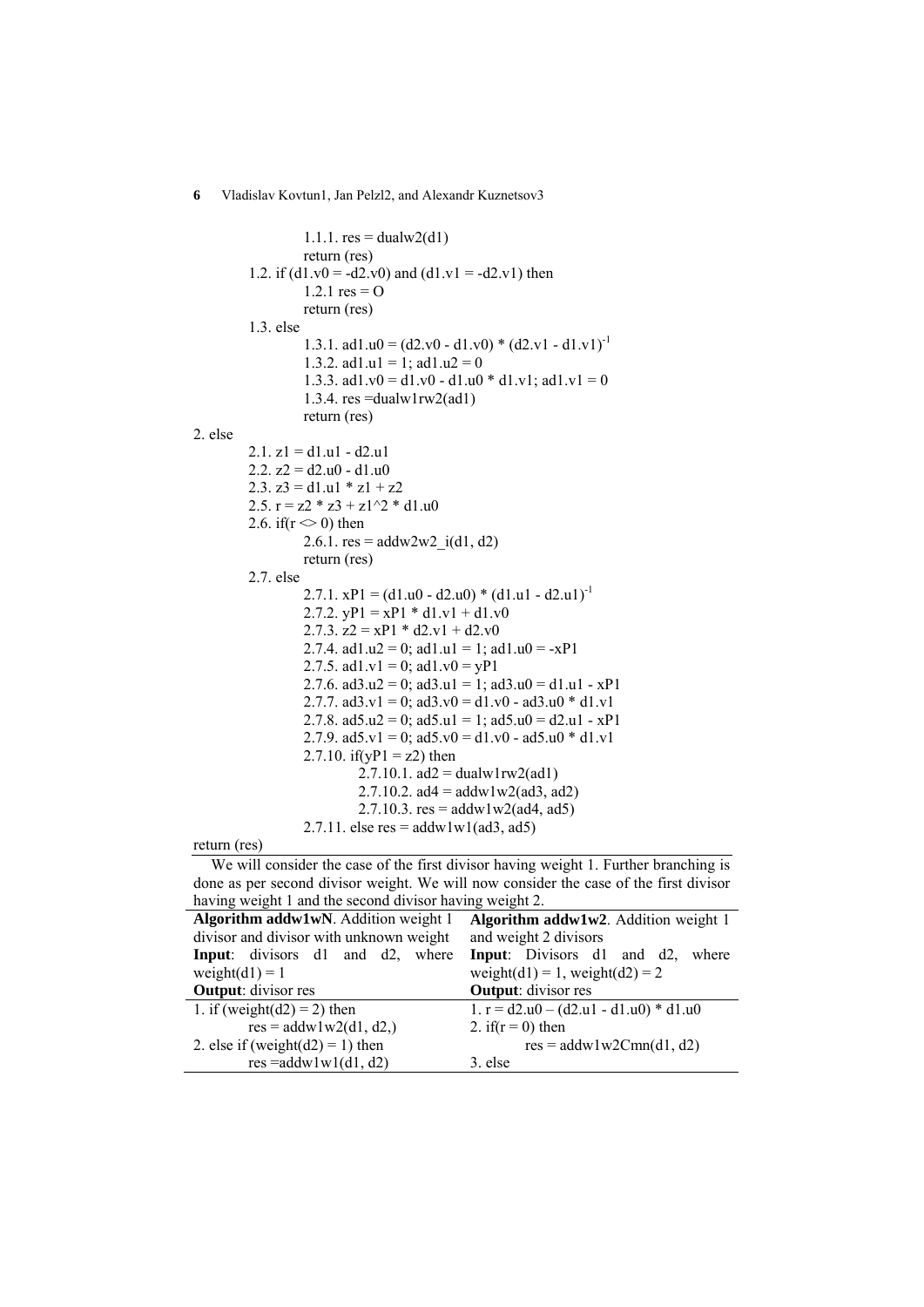| 3. else res = $d1$ : | $res = addw1w2$ i(d1, d2) |
|----------------------|---------------------------|
| return (res)         | return (res)              |

Now, the most common case is considered when adding divisors with weight 1 and 2. In this case the second divisor support has either point  $P_1$  or point  $-P_1$  of the first divisor support. **Algorithms addw1w2Cmn**. Addition weight 1 and weight 2 divisors in common

case. **Input**: divisors d1 and d2, where weight(d1) = 1 and weight(d2) = 2 **Output**: divisor res 1.  $r = d2.u0 - (d2.u1 - d1.u0) * d1.u0$ 2. if  $(r \leq 0)$  then 2.1.  $res = addw1w2_i(d1, d2)$  return (res) 3. if  $((d2.v0 - d1.u0 * d2.v1) = d1.v0)$  then 3.1.  $res.u2 = 0$ ;  $res.u1 = 1$ ;  $res.u0 = d2.u1 - d1.u0$ 3.2.  $res.v0 = d2.v0 - res.u0 * d2.v1$ ;  $res.v1 = 0$ 4. else 4.1. if  $(d2.u1 = 2 * d1.u0)$  then 4.1.1.  $ad2 = dualw2$   $i(d2)$ 4.1.2.  $ad1 = -d1$ 4.1.3.  $res = addw1w2(ad1, ad2)$  4.2. else 4.2.1. ad1 = dualw1rw2(d1) 4.2.2.  $ad2.u2 = 0$ ;  $ad2.u1 = 1$ ;  $ad2.u0 = d2.u1 - d1.u0$ 4.2.3.  $ad2.v1 = 0$ ;  $ad2.v0 = d2.v0 - (ad2.u0 * d2.v1)$ 4.2.4.  $res = addw1w2$   $i(ad2, ad1)$ 

return (res)

We consider the case of a divisor addition having weight 1 in algorithm **addw1w1** while we consider algorithm **addw1w2** i of divisor addition with weight 1 and 2 in the most frequent case.

|                             | We consider the <b>addw2w2_i</b> algorithm of divisor addition having weight 2 in the |  |  |
|-----------------------------|---------------------------------------------------------------------------------------|--|--|
| most frequent case $[13]$ . |                                                                                       |  |  |

| Algorithm addw1w1. Weight                 | Addition addw1w2_i. Weight 1 divisor           |
|-------------------------------------------|------------------------------------------------|
| divisor addition                          | and weight 2 divisor addition in most          |
| <b>Input:</b> weight 1 divisors d1 and d2 | frequent case                                  |
| <b>Output:</b> res                        | <b>Input:</b> weight 1 divisor d1 and weight 2 |
|                                           | divisor d <sub>2</sub>                         |
|                                           | <b>Output</b> : res                            |
| 1. if $(d1.u0 = d2.u0)$ then              | 1. $r = d2.u0 - (d2.u1 - d1.u0) * d1.u0$       |
| 1.1. if( $d1.v0 = d2.v0$ ) then           | 2. inv = $(r)^{-1}$                            |
| $res = dualw1rw2(d1)$                     | 3. $s0 = inv*(d2.v1*d1.u0 + d1.v0 - d2.v0)$    |
| 1.3. if(d1.v0 = -d2.v0) res = O           | 4. $11 = s0 * d2.u1$ ; $10 = s0 * d2.u0$       |
| 2. else                                   | 5. $k2$ = curve. $f4 - d2. u1$                 |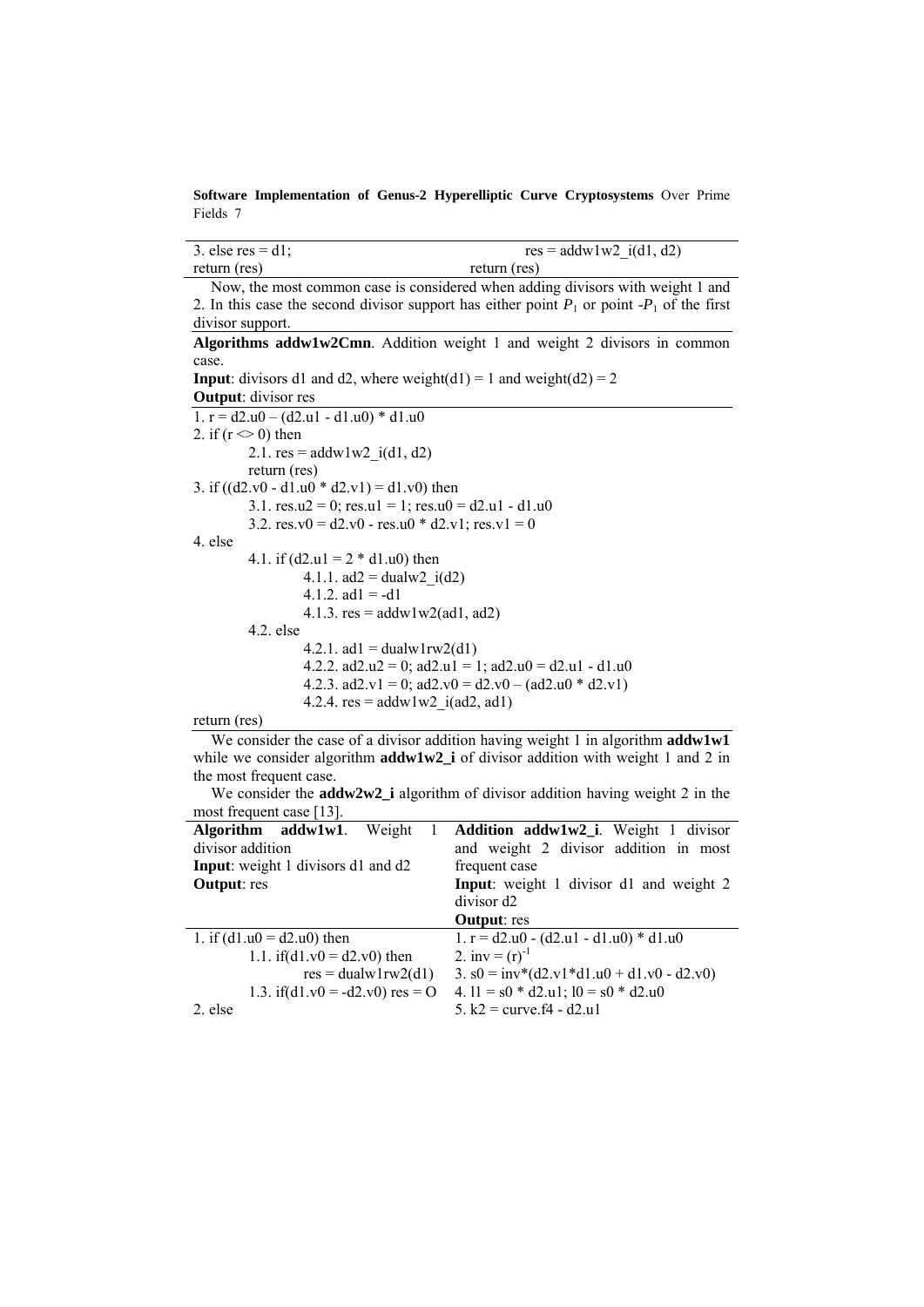```
2.1. top = (d1.u0 - d2.u0)^{-1}2.2. res.v1 = d2.v0 - d1.v02.3. res.v1 = res.v1 * top2.4. top1 = d2.v0 * d1.u02.5. top2 = d1.v0 * d2.u02.6. res.v0 = top1 - top22.7. res.v0 = res.v0 * top2.8. res.u2 = 1;
         2.9. res.u1 = -(d1.u0 + d2.u0)2.10. res.u0 = d1.u0 * d2.u0return (res) 
                                          6. k1 = curve.f3 - k2 * d2.u1 - d2.u0
                                          7. res.u2 = 18. res.u1 = (k2 - s0^2) - d1.u09. k2 = res.u1 * d1.u0
                                           10. res.u0 = k1 – (2 * d2.v1 + 11) * s0 - k211. top = s0 * res.u112. res.v1 = top – (11 + d2.v1)13. res.v0 = s0 * res.u0 - (10 - d2.v0)return (res)
```
**Algorithm addw2w2\_i**. Weight 2 divisor addition in most frequent case **Input**: Weight 2 divisors d1 and d2 **Output**: res

| <b>Output.</b> Its                          |                                                |
|---------------------------------------------|------------------------------------------------|
| $1. z1 = d1.u1 - d2.u1$                     | continuation                                   |
| 2. $z^2 = d^2u^0 - d^2u^0$                  | 13.13. $res_v 0 = res_v 0 - w2$                |
| 3. $z3 = d1.u1 * z1 + z2$                   | 13.14. $res.v1 = 0$                            |
| 4. $r = z2 * z3 + z1^{2} * d1.u0$           | return (res)                                   |
| 5. $inv1 = z1$ ; $inv0 = z3$                | 14. $w1 = (r * s1s)^{-1}$ ; $w2 = w1 * r$      |
| 6. $w1 = d1.v0 - d2.v0$                     | 15. $w3 = s1s^2 * w1$ ; $w4 = r * w2$          |
| 7. $w2 = d1.v1 - d2.v1$                     | 16. $w5 = w4^2$ ; $s0ss = s0s * w2$            |
| 8. $w3 = inv0 * w1$ ; $w4 = inv1 * w2$      | $17.12s = s0ss + d2.u1$                        |
| 9. $s1s = inv1 + inv0$                      | 18. $11s = s0ss * d2.u1 + d2.u0$               |
| 10. $w1 = w1 + w2$                          | 19. $10s = s0ss * d2.u0$                       |
| 11. $sls = sls * w1 - w3 - w4 - w4 * d1.u1$ | 20. inv $0 = s$ 0ss - d1.u1                    |
| 12. $s0s = w3 - w4 * d1.u0$                 | 21. res.u0= $(12s- d1.u1)$ * inv0 - d1.u0+ l1s |
| 13. if( $s1s = 0$ ) then                    | 22. res.u0 = res.u0 + 2 $*$ d2.v1 $*$ w4       |
| 13.1. $s0 = s0s * (r)^{-1}$                 | 23. top = $(d1.u1 + d2.u1 - curve.f4) * w5$    |
| 13.2. $res.u0 = curve.f4 - d2.u1$           | 24. $res.u0 = res.u0 + top$                    |
| 13.3. $res.u0 = res.u0 - d1.u1$             | 25. res.ul = $(s0ss + 12s) - d1.u1 - w5$       |
| 13.4. $res.u0 = res.u0 - s0^{2}$            | 26. res.u2 = 1                                 |
| 13.5 res.u1 = 1; res.u2 = 0                 | $27. w1 = 12s - res.u1$                        |
| 13.6. $w1 = (d2.u1 + res.u0) * s0$          | 28. $w2 = res.u1 * w1 + res.u0 - 11s$          |
| 13.7. $w1 = w1 + d2.v1$                     | 29. res.v1 = $w3 * w2 - d2.v1$                 |
| 13.11. $w2 = s0 + d2.v0$                    | 30. $w4 = res.u0 * w1 - 10s$                   |
| 13.12. $res.v0 = res.u0 * w1$               | 31. res. $v0 = w3 * w4 - d2. v0$               |
|                                             | return (res)                                   |
| Continued in the next column                |                                                |

Furthermore, we will describe a **dual** divisor doubling algorithm. In this algorithm, the branching is depending on the weight of the doubled divisor. Algorithm **dualw1** is called when a divisor with weight 1 is doubled.

| <b>Algorithm dual.</b> General case of divisor <b>Algorithm dualw1</b> . Weight 2 divisor |                                   |
|-------------------------------------------------------------------------------------------|-----------------------------------|
| doubling                                                                                  | doubling.                         |
| <b>Input</b> : divisor d                                                                  | <b>Input</b> : weight 1 divisor d |
| <b>Output:</b> divisor res                                                                | <b>Output:</b> divisor res        |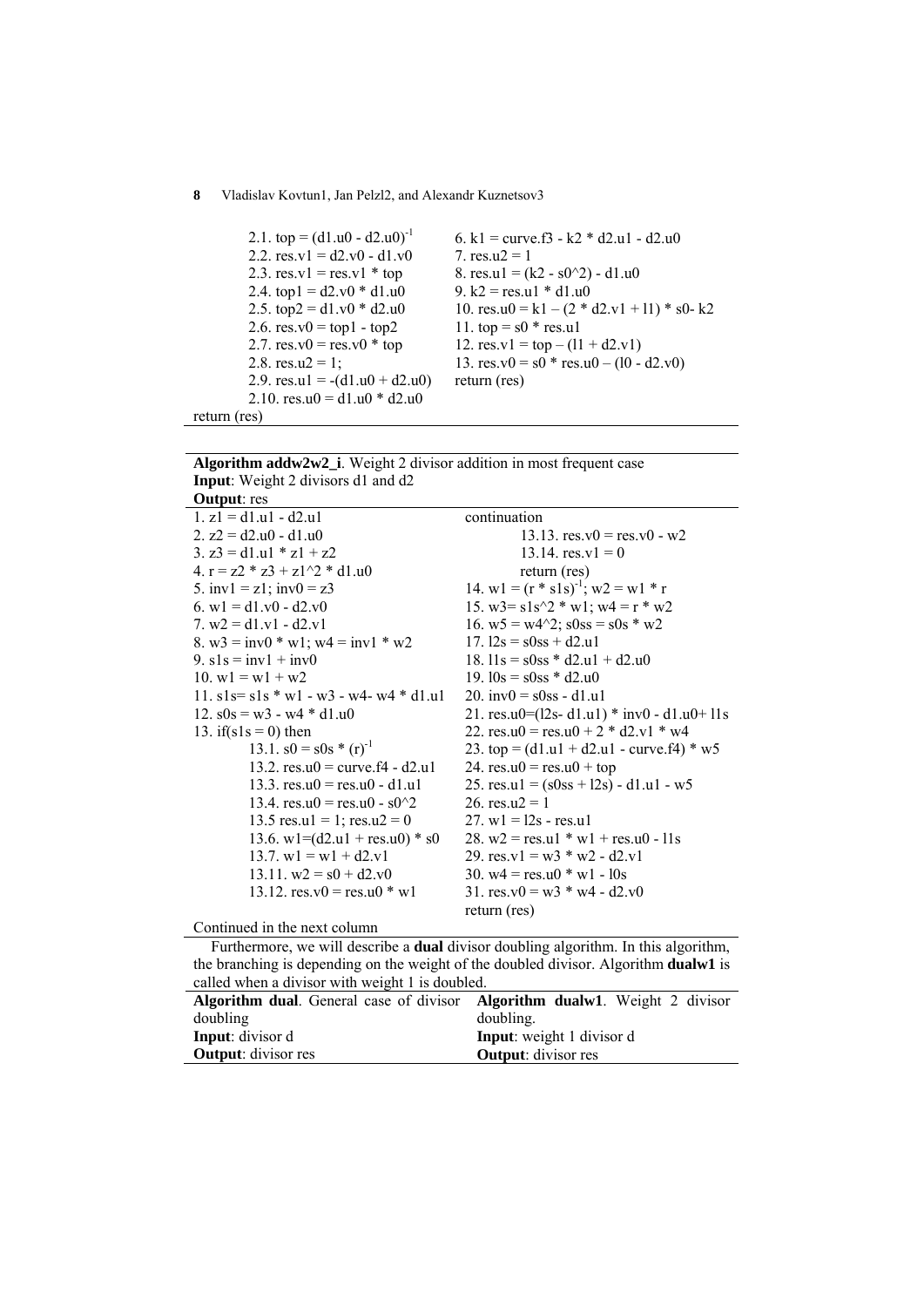**Software Implementation of Genus-2 Hyperelliptic Curve Cryptosystems** Over Prime Fields 9

| 1. if (weight(d) = 2) then      | 1. if $(d.v0 = 0)$ then |
|---------------------------------|-------------------------|
| $res = dualw2(d)$               | $res = 0$               |
| 2. else if (weight(d) = 1) then | 2. else                 |
| $res = dualw1(d)$               | $res = dualw1rw2(d)$    |
| 3. else res $=$ O               | return (res)            |
| return (res)                    |                         |

| Algorithm dualw1rw2. Weight 1 divisor            | <b>Algorithm dualw2</b> . Weight 2 divisor |  |  |  |  |
|--------------------------------------------------|--------------------------------------------|--|--|--|--|
| doubling and resulting divisor has weight 2      | doubling in general case                   |  |  |  |  |
| <b>Input:</b> weight 1 divisor d                 | <b>Input:</b> weight 2 divisor d           |  |  |  |  |
| <b>Output:</b> weight 2 divisor res              | <b>Output:</b> weight 2 divisor res        |  |  |  |  |
| 1. $u10 = d.u0$                                  | 1. if(d.v0 = 0) and (d.v1 = 0) then        |  |  |  |  |
| 2. res.u2 = 1; res.u1 = $2 * u10$                | $res = 0$                                  |  |  |  |  |
| 3. res.u0 = $u10^{2}$                            | return (res)                               |  |  |  |  |
| 4. ft0 = $3 *$ curve.f3 - $4 *$ curve.f4 $*$ u10 | 2. vt1 = $2 * d.v1$ ; vt0 = $2 * d.v0$     |  |  |  |  |
| 5. $ft0 = ft0 + 5 * res.u0$                      | 3. w0 = $d.v1^2$ ; w1 = $d.u1^2$           |  |  |  |  |
| 6. $ft0 = ft0 * res.u0$                          | 4. $w2 = vt1^2$ ; $w3 = d.u1 * vt1$        |  |  |  |  |
| 7. ft0 = ft0 - 2 $*$ curve.f2 $*$ u10 + curve.f1 | 5. $r = d.u0 * w2 + (vt0 - w3) * vt0$      |  |  |  |  |
| 8. res.v1 = ft0 * $(2 * d.v0)^{-1}$              | 6. if $(r = 0)$ then                       |  |  |  |  |
| 9. res.v0 = $d$ .v0 + res.v1 * u10               | 6.1. $xP2=d.v1 * (d.v0)-1 - d.u1$          |  |  |  |  |
| return (res)                                     | 6.2. $yP2 = xP2 * d.v1 + d.v0$             |  |  |  |  |
|                                                  | 6.3. ad1.u0 = -xP2                         |  |  |  |  |
|                                                  | 6.4. ad1.u1 = 1; ad1.u2 = 0                |  |  |  |  |
|                                                  | 6.5. ad1.v0 = yP2; ad1.v1 = 0              |  |  |  |  |
|                                                  | $6.6$ . res = dualw1rw2(ad1)               |  |  |  |  |
|                                                  | 7. else res = dualw2 $i(d)$                |  |  |  |  |
|                                                  | return (res)                               |  |  |  |  |

Algorithm **dualw2** is called when a divisor with weight 2 is doubled. The **dualw1rw2** algorithm is worth for a separate consideration since it doubles divisors with weight 1 and produces the resulting divisor with weight 2 [12].

Let us describe algorithm **dualw2\_i** for doubling weight 2 divisors which is the most frequent case [13].

| <b>Algorithm dualw2_i</b> . Weight 2 divisor doubling in most frequent case. |                                         |  |  |  |  |  |  |
|------------------------------------------------------------------------------|-----------------------------------------|--|--|--|--|--|--|
| <b>Input:</b> weight 2 divisor d                                             |                                         |  |  |  |  |  |  |
| <b>Output:</b> divisor res                                                   |                                         |  |  |  |  |  |  |
| 1. vt1 = $2 * d.v1$ ; vt0 = $2 * d.v0$                                       | continuation                            |  |  |  |  |  |  |
| 2. $w0 = d.v1^2$ ; $w1 = d.u1^2$                                             | 14.5. $res_v(0) = res_u(0) * w_1 - w_2$ |  |  |  |  |  |  |
| 3. $w2 = vt1^2$ ; $w3 = d.u1 * vt1$                                          | 14.6. $res_v1 = 0$                      |  |  |  |  |  |  |
| 4. $inv0 = vt0 - w3$ ; $inv1 = -vt1$                                         | 14.7. res.u1 = 1; res.u2 = 0            |  |  |  |  |  |  |
| 5. $r = d.u0 * w2 + inv0 * vt0$                                              | return (res)                            |  |  |  |  |  |  |
|                                                                              |                                         |  |  |  |  |  |  |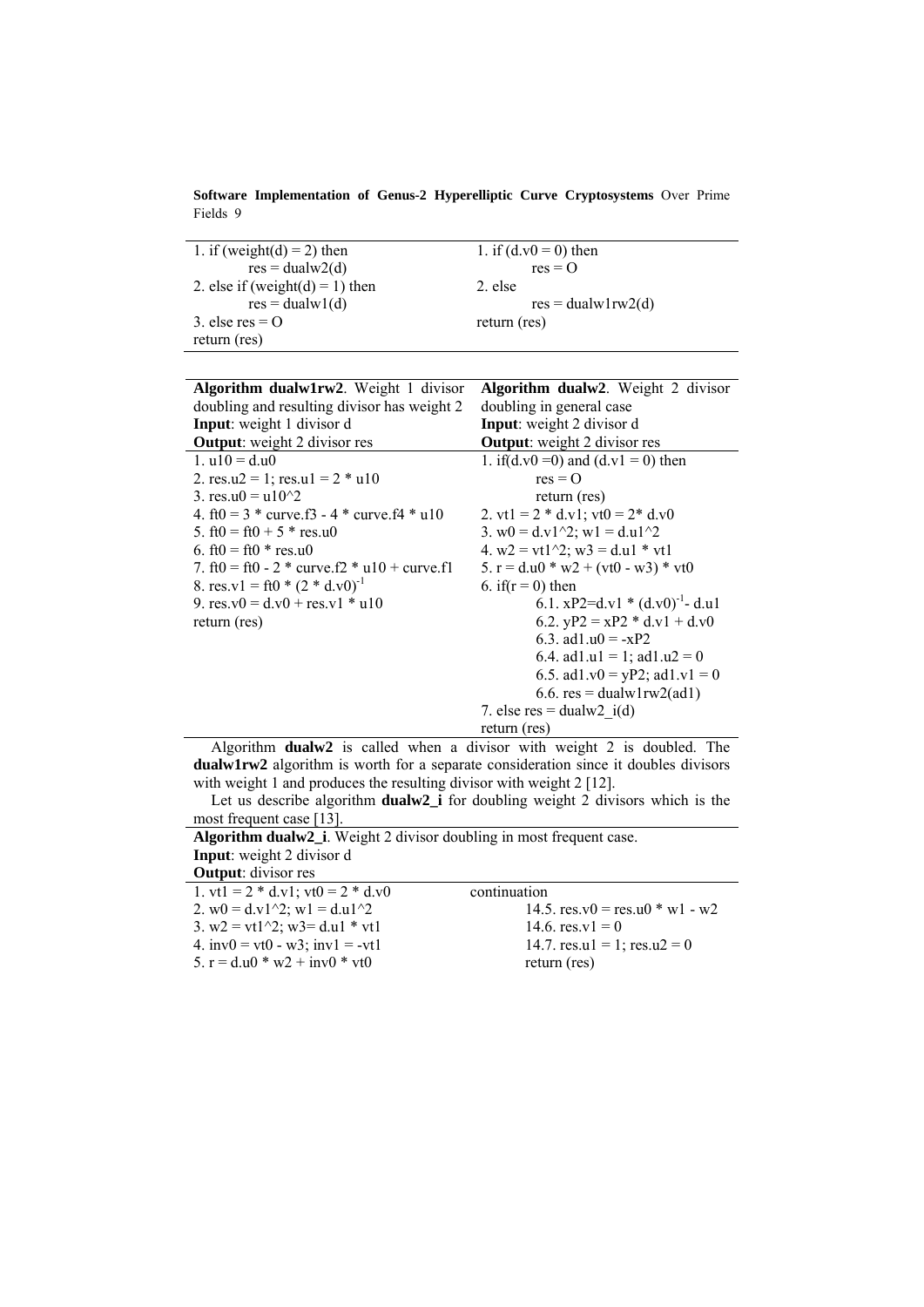```
6. w3 = w1 + curve.f37. w4 = 2 * d.u08. top = curve.f4 * d.u19. k1 = 2 * (w1 - top) + w3 - w410. k0 = (2^* \text{ w4} + \text{top} - \text{w3}) * d \text{u1} +curve.f2 - w0 - 2 * curve.f4 * d.u0 
11. w0 = k0 * inv0; w1 = k1 * inv112. s1s = (k1 + k0) * (inv1 + inv0) - w0(d.u1 + 1) * w113. s0s = w0 - w1 * d.u014. if (s1s = 0) then
         14.1. s0 = s0s * (r)^{-1}14.2 \text{ w2} = \text{s0} * \text{d.u0} + \text{d.v0} 14.3.res.u0=curv.f4-s0^2-2*d.u1 
         14.4. w1 = s0*(d.u1-res.u0) + d.v1continued in the next column 
                                               15. w1 = (r * s1s)-1; w2 = r * w116. w3 = s1s^2 * w1; w4 = r * w2
                                               17.; w5 = w4^2; s0ss = s0s * w218. 12s = d.u1 + s0ss19. 11s = d.u1 * s0ss + d.u020. 10s = d.u0 * s0ss21. res.u0=s0ss^{2}+(2*d.u1-curve.f4)* w5
                                              22. res.u0 = res.u0 + 2 * d.v1 * w4
                                               23. res.u1 = 2 * s0ss - w5; res.u2 = 1
                                               24. w1 = 12s - res.u125. w2 = res.u1 * w1 + res.u0 - 11s
                                               26. res.v1 = w2 - w3 - d.v127. w4 = res.u0 * w1 - 10s28. res.v0 = w4 * w3 - d.v0return (res)
```
### **Complexity Analysis**

In this section, we will provide an analysis of the complexity of the transformations of divisor addition considering different input data given in Table 7. For the sake of a compact representation, in Table 7 the input divisors were given without point at infinity  $P_{\infty}$ . As we stated above, this work is based on the transformation described at [12, 13], however we have made several improvements in the cases other than the most frequent cases in comparison to [13, 16].

| Input data           | $D_2=(P_1)$      |   | $D_2=(2P_1)$      |                | $D_2=(P_1+P_2)$   |    |
|----------------------|------------------|---|-------------------|----------------|-------------------|----|
| $D_1=(P_1)$          | 7A, 1S, 5M, 1I   |   | 31A, 5S, 22M, 3I  | $\overline{2}$ | 28A, 2S, 17M, 2I  | 3  |
| $D_1 = (-P_1)$       | 1 A              | 4 | 5A, 3M            | 5              | 5A,3M             | 5  |
| $D_1=(P_2)$          | 6A,5M,1I         | 6 | 18A, 1S, 10M, 1I  | 7              | 28A, 2S, 17M, 2I  | 3  |
| $D_1=(2P_1)$         | 31A, 5S, 22M, 3I | 2 | 25A, 4S, 17M, 1I/ | 8              | 58A, 4S, 33M, 4I  | 9  |
|                      |                  |   | 23A, 7S, 17M, 1I  |                |                   |    |
| $D_1 = (P_1 + P_2)$  | 28A, 2S, 17M, 2I | 3 | 58A, 4S, 33M, 4I  | 9              | 25A, 4S, 17M, 1I/ | 8  |
|                      |                  |   |                   |                | 23A, 7S, 17M, 1I  |    |
| $D_1 = (-P_1 + P_2)$ | 5A, 3M           | 5 | 16A, 6S, 13M, 2I  | 10             | 12A, 1S, 7M, 2I   | 11 |
| $D_1=(P_1+P_3)$      | 28A, 2S, 17M, 2I | 3 | 58A, 4S, 33M, 4I  | 9              | 58A, 4S, 33M, 4I  | 9  |
| $D_1 = (-P_1 + P_3)$ | 5A, 3M           | 5 | 16A, 6S, 13M, 2I  | 10             | 16A, 6S, 13M, 2I  | 10 |
| $D_1 = (P_3 + P_4)$  | 18A, 1S, 10M, 1I | 7 | 34A, 5S, 25M, 1I/ | 12             | 34A, 5S, 25M, 1I/ | 12 |
|                      |                  |   | 22A, 5S, 14M, 1I  |                | 22A, 5S, 14M, 1I  |    |

**Table 7.** Complexity of divisor addition algorithms in relation to input divisors

The entries of this table show the complexity of the algorithms according to the input values at the respective column and row. Furthermore, the entries are enumerated with an ID and entries of similar computational complexity are assigned the same ID.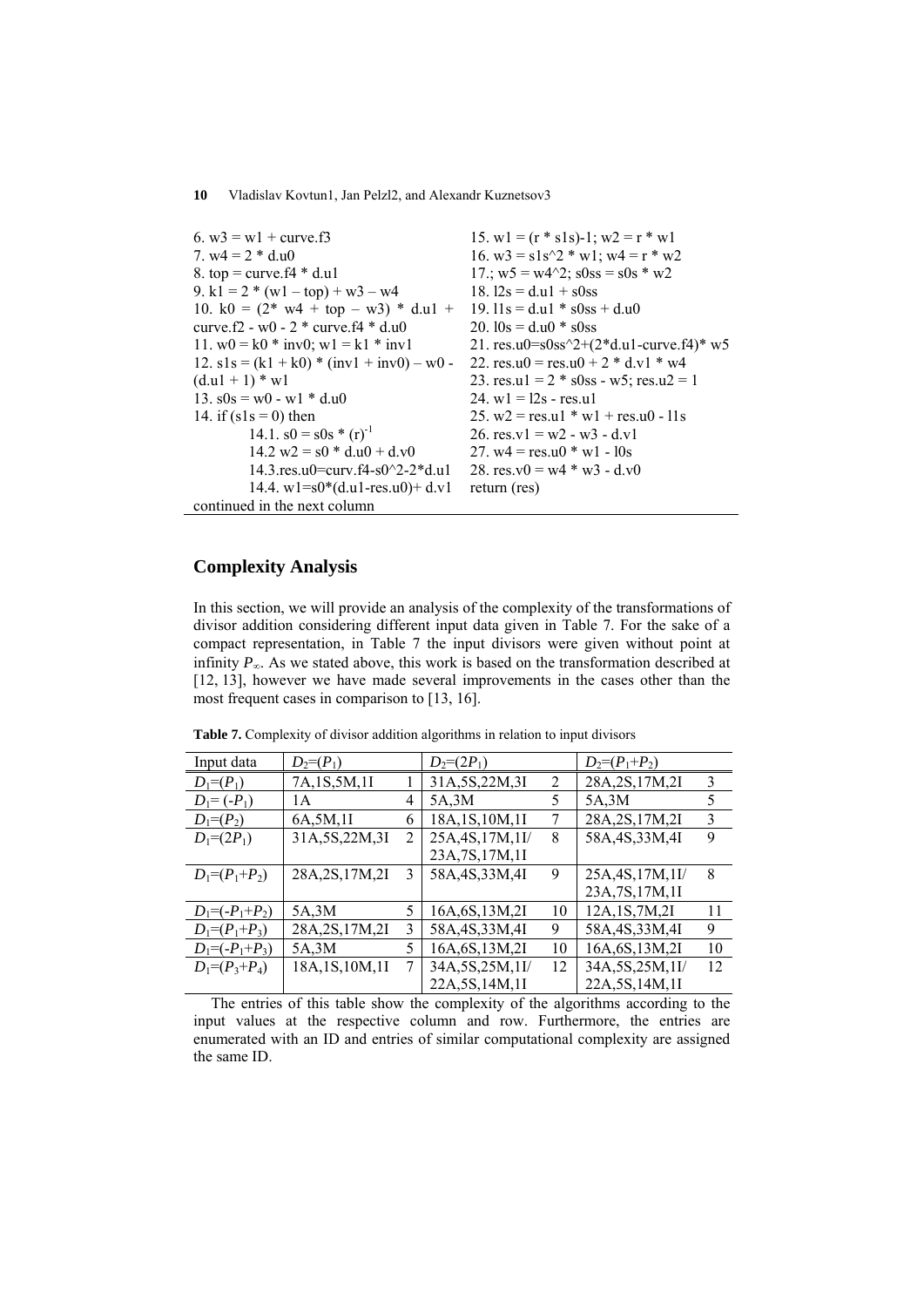The second term after the slash sign provides the complexity of weight 2 divisor addition algorithms which are given for the case of the resulting divisor of weight 1.

We will now compare the results given in Table 7 and the results given in Table 8 obtained from [16]. (Formulas from [13] are more efficient than [16], but, unfortunately, [13] does not contain summarized results as in Tables 7, 8.) With these tables, we get a more exact picture of complexity of the algorithms than before. Furthermore, these exact values are characterized by the decreased complexity for the most frequent cases. Authors propose optimized execution ways for the general case divisor addition which allows for an increase in Jacobian arithmetic performance.

| Input data         | $D_2 = P_1$ |   | $D_2=2P_1$ |    | $D_2 = P_1 + P_2$ |    |
|--------------------|-------------|---|------------|----|-------------------|----|
| $D_1 = P_1$        | $1I+5M$     |   | $1I+11M$   | 2  | $2I+17I$          | 3  |
| $D_1 = -P_1$       | $\theta$    | 4 | 3M         | 5  | 3M                |    |
| $D_1 = P_2$        | $1I+3M$     | 6 | $1I+10M$   |    | $2I+17M$          | 3  |
| $D_1=2P_1$         | $1I+11M$    | 2 | $2I + 25M$ | 8  | $4I + 33M$        | 9  |
| $D_1 = P_1 + P_2$  | $2I+17M$    | 3 | $4I + 33M$ | 9  | $2I + 25M$        | 8  |
| $D_1 = -P_1 + P_2$ | $5A+3M$     | 5 | $2I+13M$   | 10 | $2I+7M$           | 11 |
| $D_1 = P_1 + P_3$  | $2I+17M$    | 3 | $4I+33M$   | 9  | $4I + 33M$        | 9  |
| $D_1 = -P_1 + P_3$ | 3M          | 5 | $2I+13M$   | 10 | $2I+13M$          | 10 |
| $D_1 = P_3 + P_4$  | $1I+10M$    |   | $2I + 23M$ | 12 | $2I + 23M$        | 12 |

**Table 8.** Divisor addition algorithms complexity in relation to input divisors obtained from [16]

## **Experimental Results**

To be able to provide practical results, we executed the experimental evaluation of Jacobian arithmetic and direct cryptographic transformations. In Table 9, we provide the respective parameters. All the experiments were executed in accordance to the conditions described in Table 1, column 2.

**Table 9.** List of parameters that have been evaluated in the experimental timing evaluation while operations were executed in the Jacobian of genus 2 HEC in affine representation

| #               | Operation                                                                                |
|-----------------|------------------------------------------------------------------------------------------|
|                 | Weight 2 divisor addition, $D_1=(P_1+P_2), D_2=(P_3+P_4)$ , different points in support  |
| 2               | Weight 1 divisor addition, $D_1=(P_1), D_2=(P_2)$ , different points in divisors support |
| $\mathcal{E}$   | Weight 2 divisor doubling, $D_1=(P_1+P_2)$ , different points in divisors support        |
| $\overline{4}$  | Weight 1 divisor doubling, $D_1 = (P_1)$ , different points in divisors support          |
| 5               | Pre-computations for Lim-Lee SM of weight 2 divisor, $D_1=(P_1+P_2)$                     |
| 6               | Weight 2 divisor SM, $D_1=(P_1+P_2)$ , Lim-Lee method                                    |
| $7\phantom{.0}$ | Weight 2 divisor SM, $D_1=(P_1+P_2)$ , left to right (1-to-r) method                     |
| 8               | Pre-computations for Lim-Lee SM of weight 1 divisor, $D_1=(P_1)$                         |
| 9               | Weight 1 divisor SM, $D_1 = (P_1)$ , Lim-Lee method                                      |
| 10              | Weight 1 divisor SM, $D_1=(P_1)$ , left to right method                                  |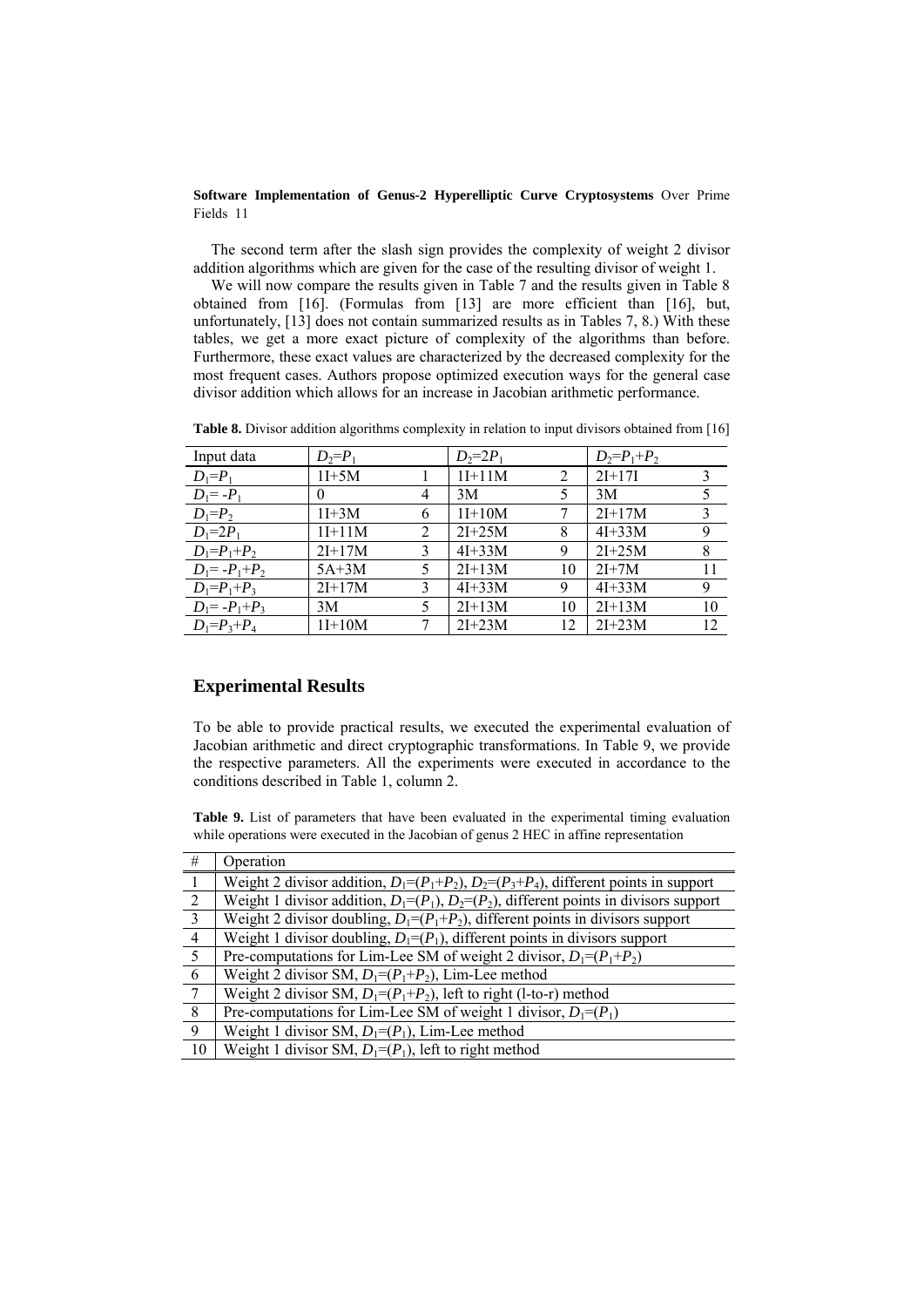The performance estimation for HECDSA was executed for curves from different sources. For each curve, the prime group order and base divisors of different weight are specified. Table 10 could be used for building a workable cryptosystem. It summarizes all required system parameters from the latest publications dedicated to system parameters generation. These base divisors are generated using authors' Jacobian arithmetic library.

|  |  |  |  |  | <b>Table 10.</b> Curves used in the experiments |
|--|--|--|--|--|-------------------------------------------------|
|--|--|--|--|--|-------------------------------------------------|

|                | Curve and Jacobian description                                                                      |
|----------------|-----------------------------------------------------------------------------------------------------|
| K1             | <b>Curve</b> : $y^2 = x^5 + 3x$ , [19].                                                             |
|                | Base field: BF2. Base divisor order: OF2. Cofactor: 2.                                              |
|                | #J: 2*191561942 608242456073498418 252108663 615312031 512 914 969.                                 |
|                | <b>Base divisor weight 2</b> (different points in support): $u_0$ =0x00007cc9 0x4c35d2c6            |
|                | 0xe53c9f13; $u_1$ =0x0000a263 0xe5badea0 0x63324a19; $u_2$ =1; $v_0$ =0x00006147                    |
|                | 0x46c02932 0xdb6db227; v <sub>1</sub> =0x0000082e 0x403d1170 0x8401e93f.                            |
|                | <b>Base divisor weight 1</b> : $u_0$ =0x0000c525 0xe1e33bf9 0x1d5c9e4b; $u_1$ =1; $u_2$ =0;         |
|                | $v_0$ =0x00003a36 0x0e120f58 0x9e493e65; $v_1$ =0.                                                  |
| K2             | <b>Curve</b> : $y^2 = x^5 + 147402359165232802427861608 x^5 + 410568485776$                         |
|                | 723 560 558 900 263 $x^3$ + 182 918 789 828 164 278 158 149 944 $x^2$ + 21 629                      |
|                | 125 395 450 339 743 039 380 $x + 164$ 765 300 788 381 420 683 697 803, [20]                         |
|                | Base field: BF3. Base divisor order: OF3. Cofactor: 32.                                             |
|                | #J: 186 993390967282535841815985 746 607 893 082 760 172 058 351392.                                |
|                | <b>Base divisor weight 2</b> (different points in support): $u_0$ =0x00b42349 0x0dafd9fb            |
|                | 0xfdc4ffff; $u_1$ =0x00365670 0xba8ff7c4 0xd78b1122; $u_2$ =1; $v_0$ =0x0002a0d8                    |
|                | 0x1292bb51 0x18bde044; v <sub>1</sub> =0x010a095d 0x83e512f5 0xa5d601de.                            |
|                | <b>Base divisor weight 1</b> : $u_0$ =0x00c3c62f 0x7575fbf8 0x33f26e98; $u_1$ =1; $u_2$ =0;         |
|                | $v_0$ =0x006f0262 0x92330815 0xe95f2a1f; $v_1$ =0.                                                  |
|                |                                                                                                     |
| K <sub>3</sub> | <b>Curve</b> : $y^2 = x^5 + 16807 x$ , [21].                                                        |
|                | Base field: BF4. Base divisor order: OF4. Cofactor: 2.                                              |
|                | #J: 584 600 654 932 465 019 124 8125 613 942 200 572 806 220 552 962.                               |
|                | <b>Base divisor weight 2</b> (different points in support): $u_0$ =0x0001659c 0x5ba76be1            |
|                | 0x8af27c0a; $u_1$ =0x00017609 0xf7c36463 0x73b67d70; $u_2$ =1; $v_0$ =0x00005856                    |
|                | 0x10c73f7d 0xcd44faa0; $v_1$ =0x0000f61a 0xa0e690e6 0x8c039702.                                     |
|                | <b>Base divisor weight 1</b> : $u_0$ =0x00013157 0xf9304487 0xfe61a03e; $u_1$ =1; $u_2$ =0;         |
|                | $v_0$ =0x0000efc8 0x0aeb6ba2 0xd53d517f; $v_1$ =0.                                                  |
| K4             | <b>Curve</b> : $y^2 = x^5 + 243 x$ , [21].                                                          |
|                | Base field: BF5. Base divisor order: OF5. Cofactor: 2.                                              |
|                | #J: 23 384 026 197 286 693 734 683 162 559 398 770 155 678 059 933 602.                             |
|                | <b>Base divisor weight 2</b> (different points in support): $u_0$ =0x000353e6 0xdbf41c47            |
|                | 0xc36b70c0; $u_1$ =0x0002feb4 0x900ecb40 0x0f9e9749; $u_2$ =1; $v_0$ =0x0003470d                    |
|                | 0x58c98d55 0x7250290f; $v_1$ =0x00017bee 0x333ebe25 0x9d608242.                                     |
|                | <b>Base divisor weight 1</b> : $u_0$ =0x0003ddfa 0xe82dd75f 0xfdbb6c76; $u_1$ =1; $u_2$ =0;         |
| K5             | $v_0$ =0x0001243a 0x5fba40fb 0xe0a0628a; $v_1$ =0.<br><b>Curve</b> : $y^2 = x^5 + 371293 x$ , [21]. |
|                | Base field: BF6. Base divisor order: OF6. Cofactor: 2.                                              |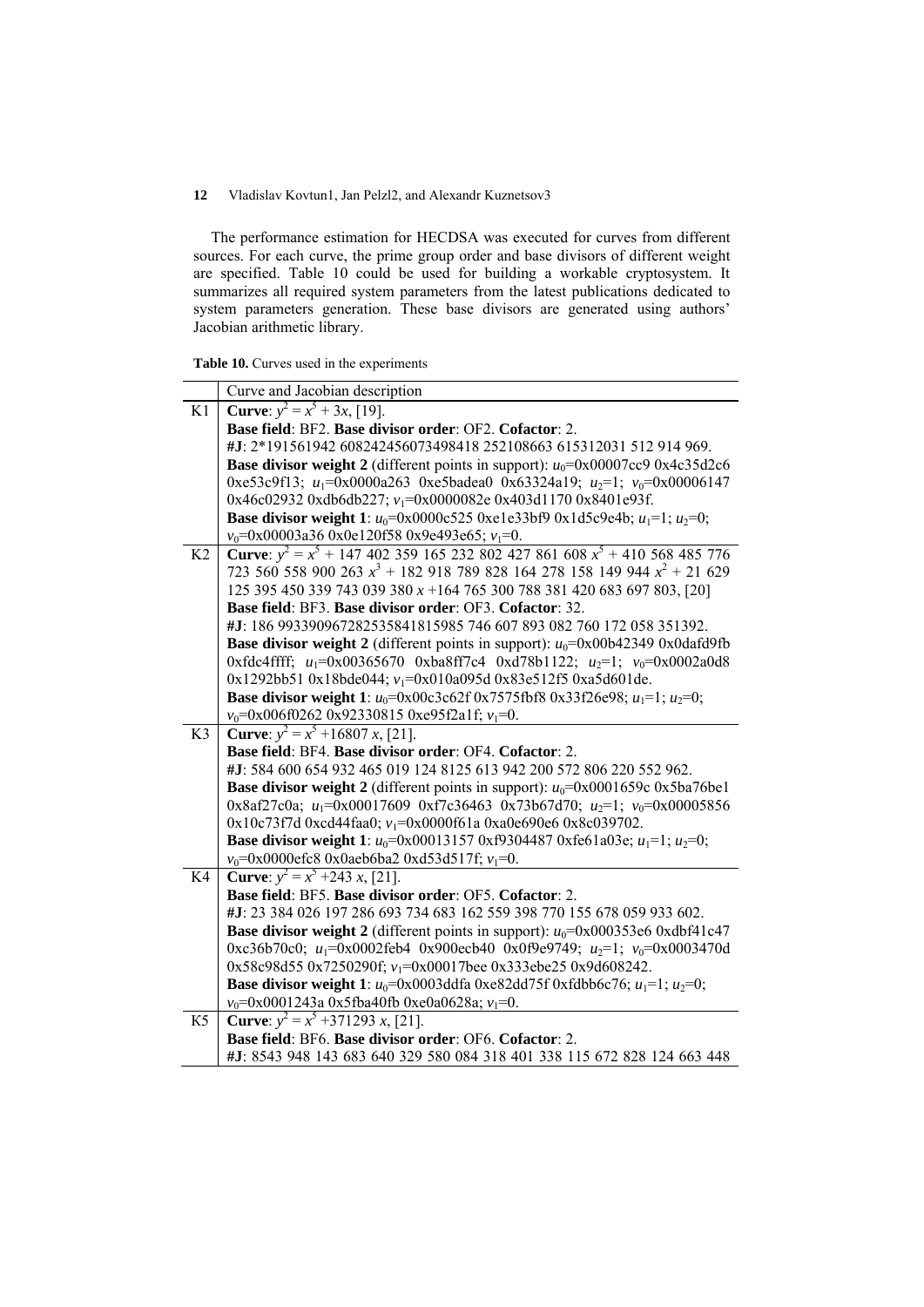|    | 275 867 130 387 651 937 273 152 534 160 174 163 969 676 194.                                |
|----|---------------------------------------------------------------------------------------------|
|    | <b>Base divisor weight 2</b> (different points in support): $u_0$ =0x00000000 0x0a666ced    |
|    | 0x9e3224f6 0x94fdac4a 0xa1694f53 0x4e67b73a; u <sub>1</sub> =0x00000001 0xfc7689a3          |
|    | $0xf3f58c91$ $0xf7d4367f$ $0xf8a69ba3$ $0xf8ac347e$ ; $u_2=1$ ; $v_0=0x00000000$            |
|    | 0x9348b4a9 0x15fbaea2 0x100be54d 0x90a91887 0x71600c09; $v_1$ =0x00000000                   |
|    | 0x1427f768 0x2888c86a 0x5aaf4273 0xd9bf0b9e 0x336ccd43.                                     |
|    | Base divisor weight 1: $u_0$ =0x00000001 0xf11030ad 0xfab1afdf 0xdad8b1bd                   |
|    | 0xf716f596 0x31eea096; $u_1=1$ ; $u_2=0$ ; $v_0=0$ x00000000 0x186e086c 0xa0f1d327          |
|    | 0x6fbced02 0x1e77e117 0x412efc16; $v_1=0$ .                                                 |
| K6 | <b>Curve</b> : $y^2 = x^5 + 2682810822839355644900736x^3 + 226591355295993102902$           |
|    | $116x^{2}+2547674715952929717899918x+4797309959708489673059350, [22]$                       |
|    |                                                                                             |
|    | <b>Base field: BF7. Base divisor order: OF6. Cofactor: 1.</b>                               |
|    | #J: 24 999 999 999 994 130 438 600 999 402 209 463 966 197 516 075 699.                     |
|    | <b>Base divisor weight 2</b> (different points in support): $u_0$ =0x0001f086 0x14077642    |
|    | 0x85553ac5; $u_1$ =0x0001f031 0x4761f58d 0xa0c1db51; $u_2$ =1; $v_0$ =0x0000af4b            |
|    | 0x71adc1da 0x67827fe6; $v_1$ =0x0000304c 0x013ba45f 0xc74e75ca.                             |
|    | <b>Base divisor weight 1</b> : $u_0$ =0x0000eae9 0xd24b61c0 0x776e2f95; $u_1$ =1; $u_2$ =0; |

In Table 11, we provide the experimental timing estimates of group operations for the curves from Table 9 and the parameters from Table 8.

From Table 11, one can see that the time of addition and doubling for weight 1 divisors is about 2 times less than for weight 2 divisors. The time for doubling is 2 times larger than the addition time of weight 2 and weight 1 divisors.

Co-factors with large Hamming weight obviously reflect on the pre-computation time for curves K1 and K2.

**Table 11.** Experimental results of operations in the Jacobian of genus 2 HEC in affine representation

|  |                                                                  |  |  |  | $1 \text{ [ms]}$ 2 $\text{[ms]}$ 3 $\text{[ms]}$ 4 $\text{[ms]}$ 5 $\text{[ms]}$ 6 $\text{[ms]}$ 7 $\text{[ms]}$ 8 $\text{[ms]}$ 9 $\text{[ms]}$ 10 $\text{[ms]}$ |
|--|------------------------------------------------------------------|--|--|--|-------------------------------------------------------------------------------------------------------------------------------------------------------------------|
|  | K1 0,036 0.0156 0.0469 0.0218 1656 0.86 9.65 1625 0.625 2.891    |  |  |  |                                                                                                                                                                   |
|  | K2 0.035 0.0171 0.0484 0.0219 2015 1.062 9.844 2000 0.657 2.875  |  |  |  |                                                                                                                                                                   |
|  | K3 0,0359 0.0156 0.0469 0.0219 1984 1.031 9.563 1950 0.73 2.891  |  |  |  |                                                                                                                                                                   |
|  | K4 0.0375 0.0156 0.0468 0.0219 1984 1.031 9.594 1969 0.73 2.906  |  |  |  |                                                                                                                                                                   |
|  | K5 0.103 0.0469 0.1328 0.0641 10266 5.64 55.35 10219 2.719 8.297 |  |  |  |                                                                                                                                                                   |
|  | K6 0.0359 0.0172 0.0468 0.0203 1984 1.063 10.56 1969 1.11 9.57   |  |  |  |                                                                                                                                                                   |

Unlike in Table 12, let's demonstrate the results published in [24]. Unfortunately, [24] does not describe the HECs used.

**Table 12.** Experimental results of SM in the Jacobian of genus 2 HEC in affine and projective representation for the specified bit length of base field [24]

|            | 160<br>$\lfloor ms \rfloor$ | 192 $\lceil ms \rceil$ | $256$ [ms] | $320$ [ms] |       |
|------------|-----------------------------|------------------------|------------|------------|-------|
| Affine     |                             |                        | 5 79       |            | -69   |
| Projective |                             | 2.35                   | 4 89       | 9.45       | 33.23 |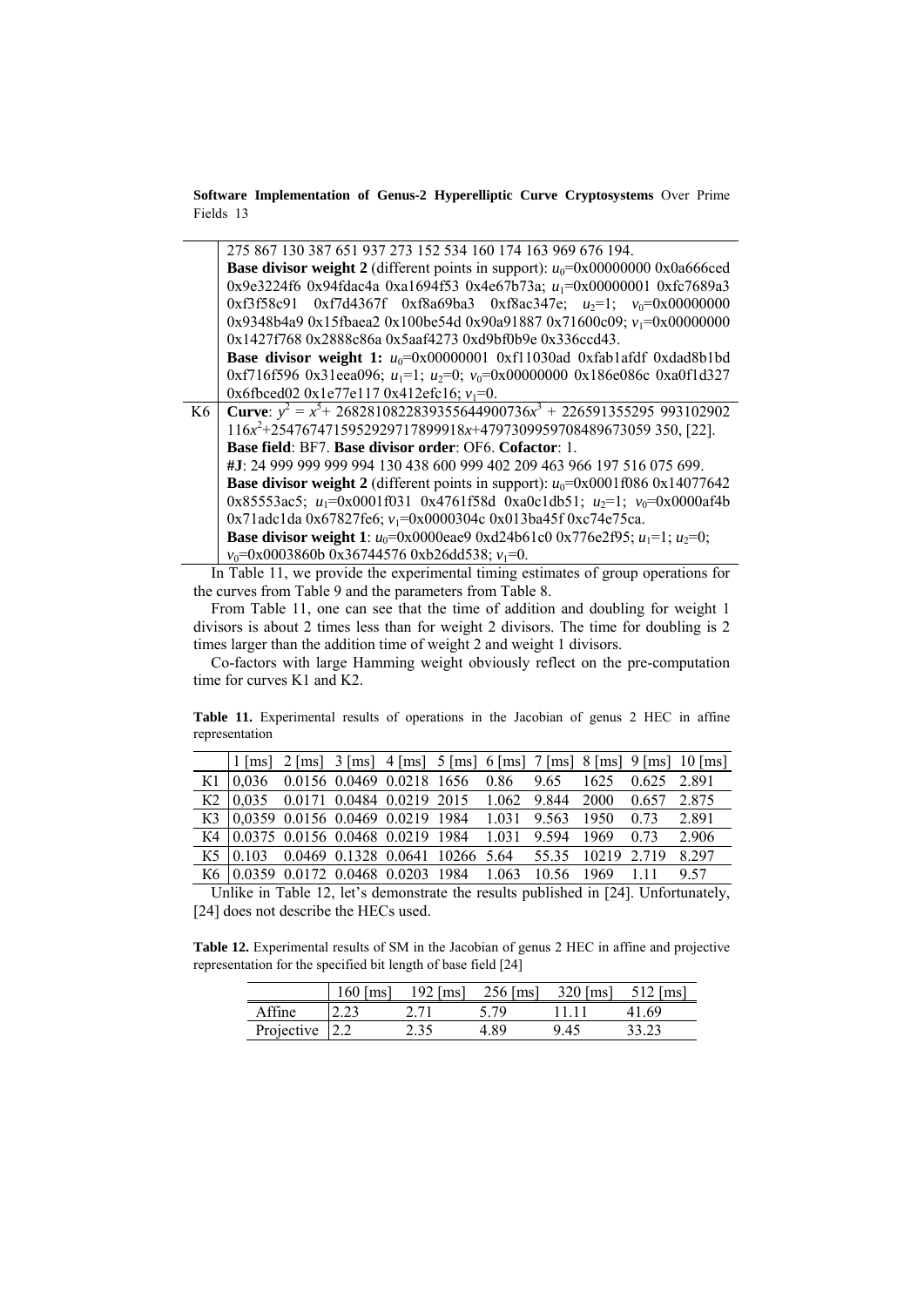The time required for a scalar multiplication is essentially affected by the nonoptimized finite field arithmetic and is implementation. As we can see, in Table 12, there is used a highly efficient base field arithmetic implementation [24].

The next step is the estimate of performance of an HECDSA implementation. In Table 13, we show the parameters which are of particular interest, SM – Scalar multiplication, DS – Digital signature.

Weight 1 divisors are the most interesting ones since they allow to decrease the computational complexity. This result was presented in [23]. Furthermore, we will emphasize the optimized transformation implementation based on weight 1 base divisors.

**Table 13.** Parameters for the timing analysis of operations in the Jacobian of genus 2 HEC in affine representation

| Operation                                                                                |
|------------------------------------------------------------------------------------------|
| Pre-computations for the weight 2 divisor SM by Lim-Lee method, $D_1=(P_1+P_2)$          |
| DS generation, weight 2 base divisor, $D_1=(P_1+P_2)$ , Lim-Lee method                   |
| DS verification, weight 2 base divisor, $D_1 = (P_1 + P_2)$ , Lim-Lee and l-to-r methods |
| Pre-computations for the weight 1 divisor SM by Lim-Lee method, $D_1 = (P_1)$            |
| DS generation, weight 1 base divisor, $D_1=(P_1)$ , Lim-Lee method                       |
| DS verification, weight 1 base divisor, $D_1=(P_1)$ , Lim-Lee and 1-to-r methods         |

**Table 14.** Experimental timings for HECDSA cryptographic transformations in the Jacobian of genus 2 HEC in affine divisor representation for curves listed in Table 9

| Curve          | $. \, \text{ms}$ | $2, \text{ms}$ | $3. \text{ms}$ | $4, \text{ms}$ | $5. \text{ms}$ | $6. \text{ms}$ |
|----------------|------------------|----------------|----------------|----------------|----------------|----------------|
| K1             | 1656             | 0.922          | 11 09          | 1625           | 0.903          | 11 125         |
| K <sub>2</sub> | 2015             | 1.125          | 12.359         | 2000           | 1.109          | 12.204         |
| K3             | 1984             | 1.106          | 11.531         | 1950           | 1.094          | 11.438         |
| K4             | 1984             | 1.109          | 11.734         | 1969           | 1.094          | 11.687         |
| K <sub>5</sub> | 10266            | 5.843          | 65.000         | 10219          | 5.828          | 66.023         |
| K <sub>6</sub> | 1984             | 1.094          | 11.843         | 1969           | 11             | .687           |

Digital signature verification time is much influenced by operations in the field of prime group order module. In this case, specialized algorithms using pseudo-Mersenne and Mersenne primes are not applicable.

#### **Summary**

In this work, the results of the efficient HECDSA implementation on genus 2 HEC over prime fields are demonstrated. The obtained results indicate the commensurable performances when generating and verifying digital signatures over elliptic and hyperelliptic curves under the DSA scheme, see Tables 5 and 14. Despite of extended further HECC optimizations, we can speak boldly of HEC as a practical alternative to EC in modern cryptosystems.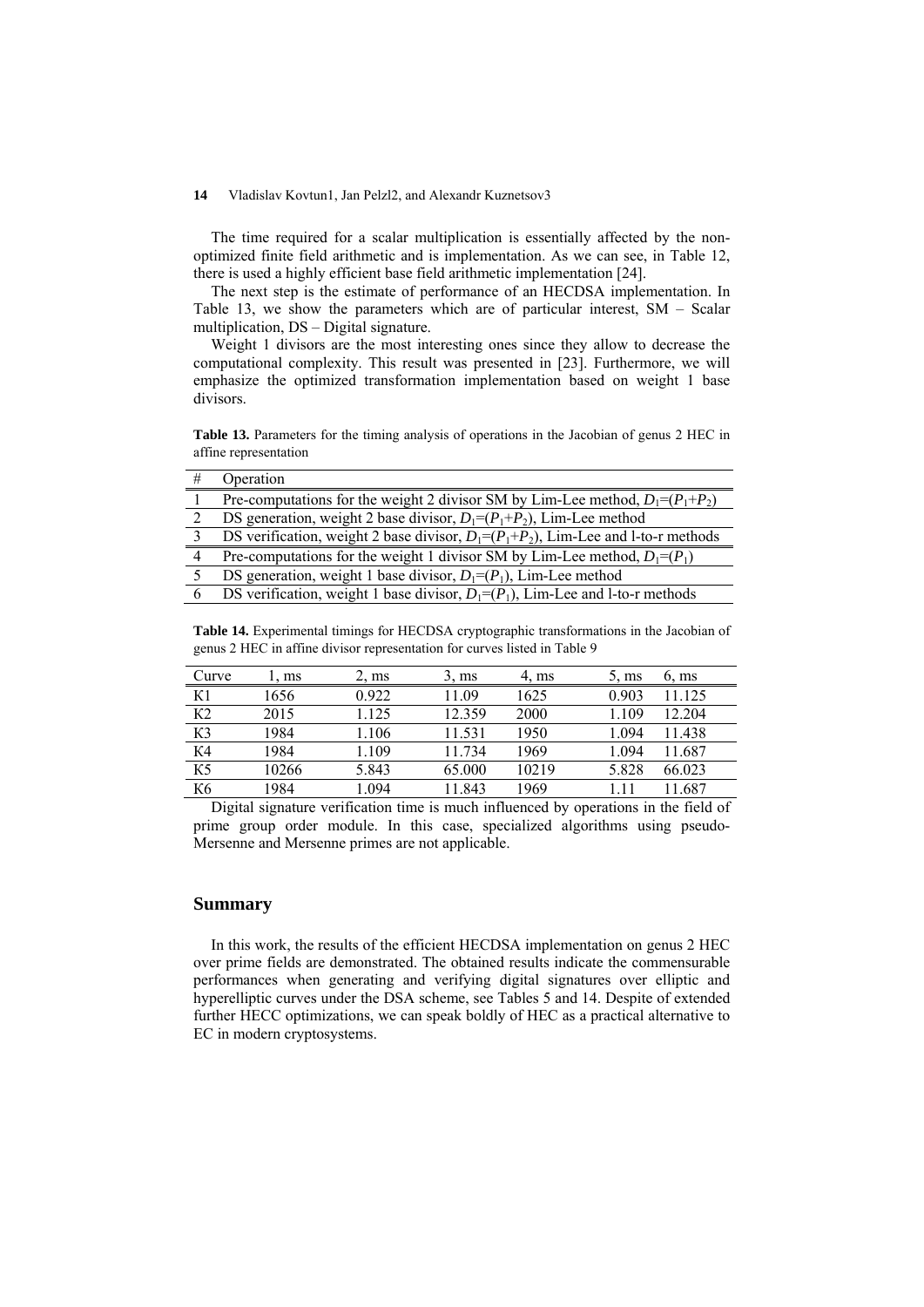This contribution does provide detailed information of algorithms, curves, and underlying arithmetic algorithms for the implementation of HECC in applications. With this paper, we hope to bring HECC a major step towards practical applications.

### **Bibliography**

- 1. ISO/IEC FCD 15946: Information technology Security techniques Cryptographic techniques based on elliptic curves, Final Committee Draft. –2001.
- 2. IEEE P1363–2000: Standard Specifications for Public Key Cryptography. –2000. –206p.
- 3. Koblitz N. Hyperelliptic cryptosystems // Journal of cryptology. –1989. –No.1. –pp.139–150.
- 4. Menezes A.J., Wu Y., Zuccherrato R.J. An elementary introduction to hyperelliptic curves // Technical report CORR96-19, Department of Comboinatorics and optimization, University of Waterloo, Waterloo, Ontario, 1996. In: Koblitz, N.: Algebraic aspects of cryptography, Springer-Verlag, Berlin Heidelberg New York. 1998.
- 5. Moreno R., Miret J.M., Sebe F. A hyperelliptic cryptosystem based on the P1363 IEEE standard // International Meeting On Coding Theory And Cryptography. IMCTC'99. -1999. –Medina.
- 6. N.P.Smart. On the Performance of Hyperelliptic Cryptosystems // In Advances in Cryptology – Eurocrypt'99. –LNCS 1592. –Springer. –Berlin. –pp. 165-175.
- 7. Hankerson D., Lopez J., Menezes A. Software implementation of elliptic curve cryptography over binary fields / In Cetin K. Koc and C. Paar editors // Workshop and embedded systems. –LNCS 1717. –Berlin: Springer–Verlag, 2000. –pp.1–24.
- 8. Brown M., Hankerson D., Lopez J., Menezes A. Software implementation of the NIST elliptic curves over prime fields // Research Report CORR 2000–56. Department of Combinatorics and Optimization, University of Waterloo. –Canada: Waterloo, Ontario, 2000. –21p.
- 9. National Institute of Standards and Technology, Recommended Elliptic Curves for Federal Government Use, Appendix to FIPS 186-2, 2000. –43p.
- 10. Nagao K. Improving Group Law Algorithms for Jacobians of Hyperelliptic Curves // In W. Bosma, editor, ANTS IV, LNCS 1838. –Berlin. –Springer-Verlag. –pp. 439–448.
- 11. Wollinger T. Software and hardware implementation of hyperelliptic curve cryptosystems. PhD dissertation: Electronics and informatics. –Worchester Polytecnic Institute. –Germany: Bochum, 2004. –218 p.
- 12. Harley R. Fast arithmetic on genius two curves. –2000. Available at: <http://cristal.inria.fr/harley/hyper/>, adding.txt and doubling.c.
- 13. Lange T. Formulae for Arithmetic on Genus 2 Hyperelliptic Curves // Applicable Algebra in Engineering, Communication and Computing. -2004. LNCS vol. 15, No 5, Springer, 2004, -pp. 259-328.
- 14. Kovtun V. Yu., Zbitnev S. I. Arithmetic in Jacobian of genus 2 Hyperelliptic curve in projective coordinates with reduced complexity // Vostochno-Evropeyskiy zhurnal peredovikh tekhnologiy. -2004. –Vol. ½ (13). -Kharkov. –pp. 14–22.
- 15. Kovtun V.Yu. Transformations in Jacobian genus 2 HEC in projective coordinates over odd characteristic fields // Radiotekhnika: Vseukrainskiy mezhvedomstvenniy nauchnotekhnicheskiy sbornik. -2006. –Vol. 144. –Karkov. -pp. 102-110. In Russian.
- 16. Matsuo K., Chao J., Tsujii S. Fast genius two hyperelliptic curve cryptosystem // Technical report IEICE. –ISEC2001–31. –IEICE`2001. –2001. –8p.
- 17. Miyamoto Y., Doi H., Matsuo K., Chao J., Tsujii S. A fast addition algorithm of genius two hyperelliptic curve // In the 2002 Symposium on cryptography and information security. -SCIS`2002. Japan: IEICE, 2002. –pp.497–502. (In Japanese).